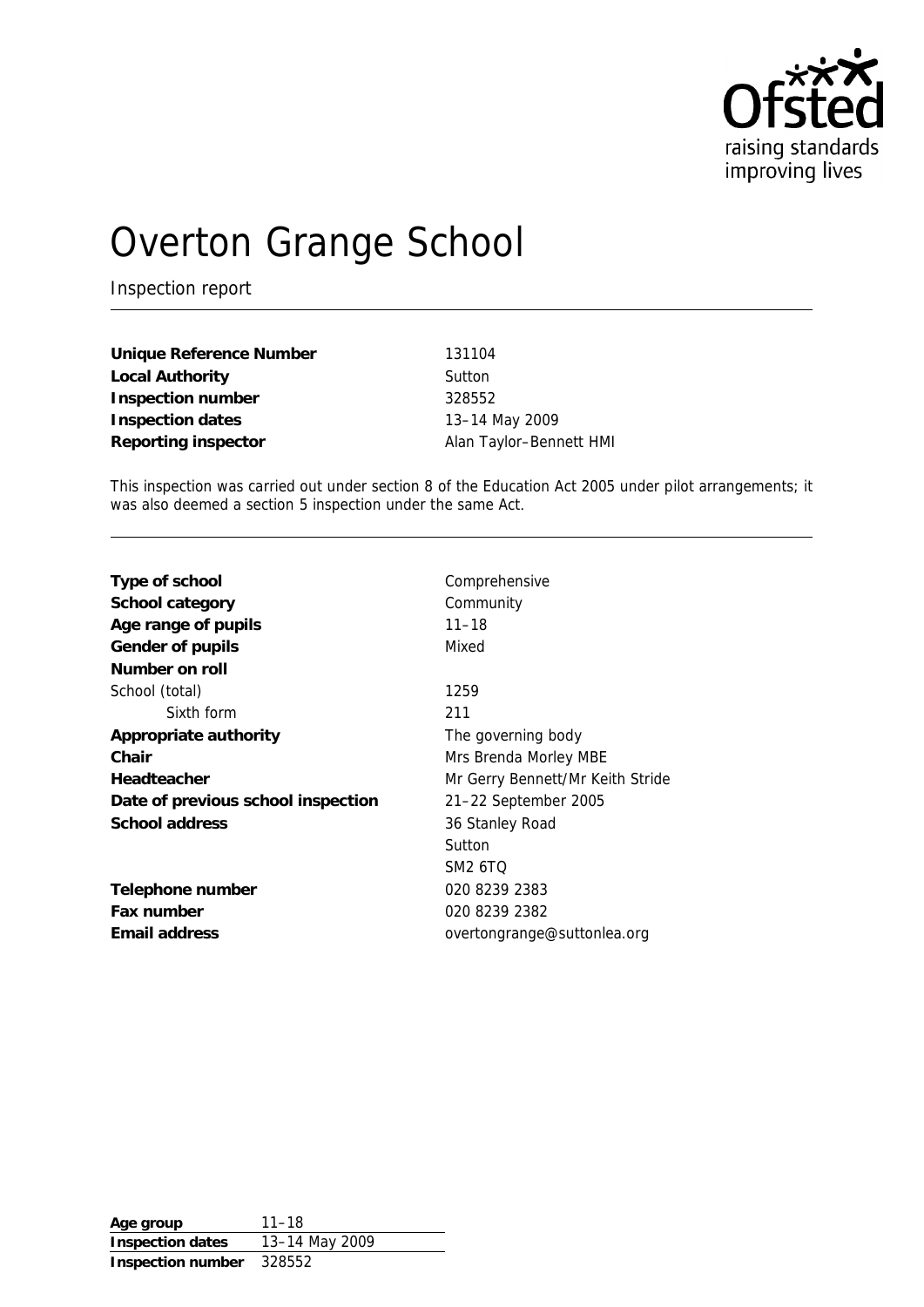#### © Crown copyright 2009

#### Website: www.ofsted.gov.uk

This document may be reproduced in whole or in part for non-commercial educational purposes, provided that the information quoted is reproduced without adaptation and the source and date of publication are stated.

Further copies of this report are obtainable from the school. Under the Education Act 2005, the school must provide a copy of this report free of charge to certain categories of people. A charge not exceeding the full cost of reproduction may be made for any other copies supplied.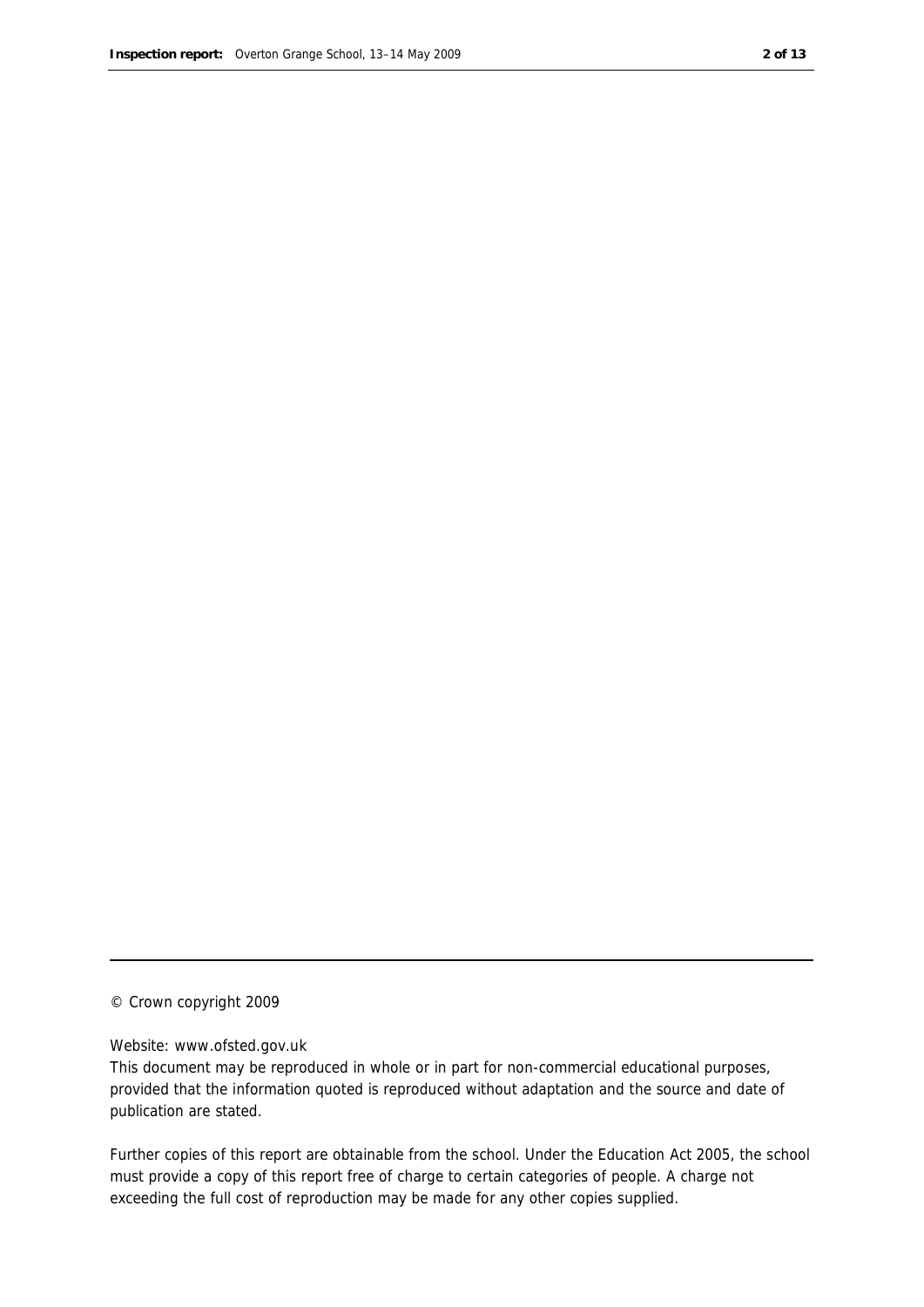#### **Introduction**

This pilot inspection was carried out at no notice by one of Her Majesty's Inspectors and four additional inspectors. The inspectors visited 43 lessons and held meetings with governors, staff and groups of students. They observed the school's work and looked at the school's planning and self-evaluation documents, policy documents, risk assessments, minutes of governors meetings and budget statements, and analysed the 180 parent questionnaires that were returned.

The inspection team reviewed many aspects of the school's work. It looked in detail at the following:

- the current progress made by all groups of students in lessons
- the degree to which self-evaluation informs development planning
- the extent and success of the governing body's support for the school.

#### **Information about the school**

Overton Grange is a comprehensive school in the London Borough of Sutton, an area served by grammar schools and faith schools. It hosts a local authority unit and resource centre that serves the needs of up to 22 students with hearing impairment The school is a specialist humanities college. It holds the Investors in People Award and has Healthy School status. Following the departure of the previous headteacher in December 2008 the school is being led by the two deputy headteachers, who are designated joint interim headteachers. A new headteacher has been appointed to take up post in September 2009.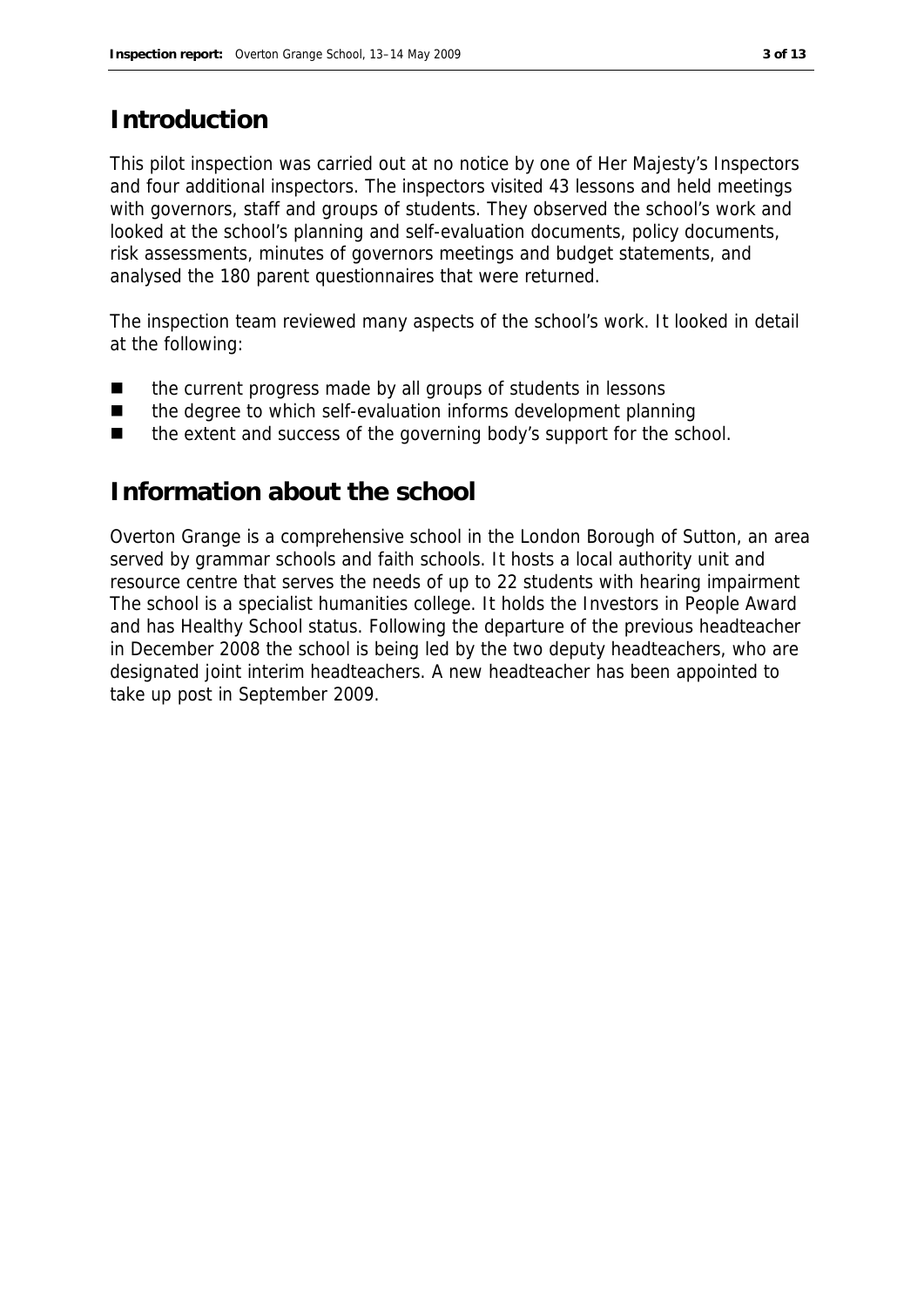## **Inspection judgements**

**Grades: 1 is outstanding, 2 is good, 3 is satisfactory, and 4 is inadequate**

#### **Overall effectiveness 2**

#### **Capacity for sustained improvement 2**

## **Main findings**

- Overton Grange provides a good quality of education for its students.
- The sixth form is outstanding and the achievement and well-being of students in these year groups are excellent.
- Students in Years 7 to 11 achieve well and enjoy their learning. All groups of these students make good progress. As a result levels of attainment by the end of Key Stage 4 are above average.
- Safeguarding procedures are excellent. Students feel safe in the school, understand the benefits of a healthy lifestyle and work well together to support their successful and happy school community.
- $\blacksquare$  There is a strong and successful accent on equality of opportunity in the school.
- The school is well led. Staff share the joint interim headteachers' passion to do their best for students. The school's use of self-evaluation procedures is good, and it uses the quality of outcomes as a basis from which to drive further improvements.
- Governors work well to support the school. They have the best interests of the students at heart in all they do.
- The school's capacity to make further improvements in provision and outcomes is good. This is because governors and senior staff currently work successfully and cooperatively towards clearly communicated and understood strategic objectives. Self-evaluation is thorough and the outcomes of previous plans are used well as indications of future priorities. The rapid and impressive rise in standards in the sixth form is evidence of the capacity of the leadership of the school to drive improvement at a striking rate.
- The school has begun to use its new specialism to good effect in the curriculum and across the school. Work in other schools and in the community has also started strongly.
- Teaching is good because staff know students well and have high expectations of them. Students' behaviour in lessons is good and contributes significantly to their progress; however, at times they do not play a very active role in their own learning. There are relatively few outstanding lessons because there is often a lack of sufficiently varied provision for students of different levels of ability.
- Verbal feedback given to students about their work is very good. The quality of written feedback is excellent in some areas, but is of variable quality overall.
- The curriculum is satisfactory. It meets all statutory requirements but does not provide a sufficiently wide range of courses to provide well for the needs of all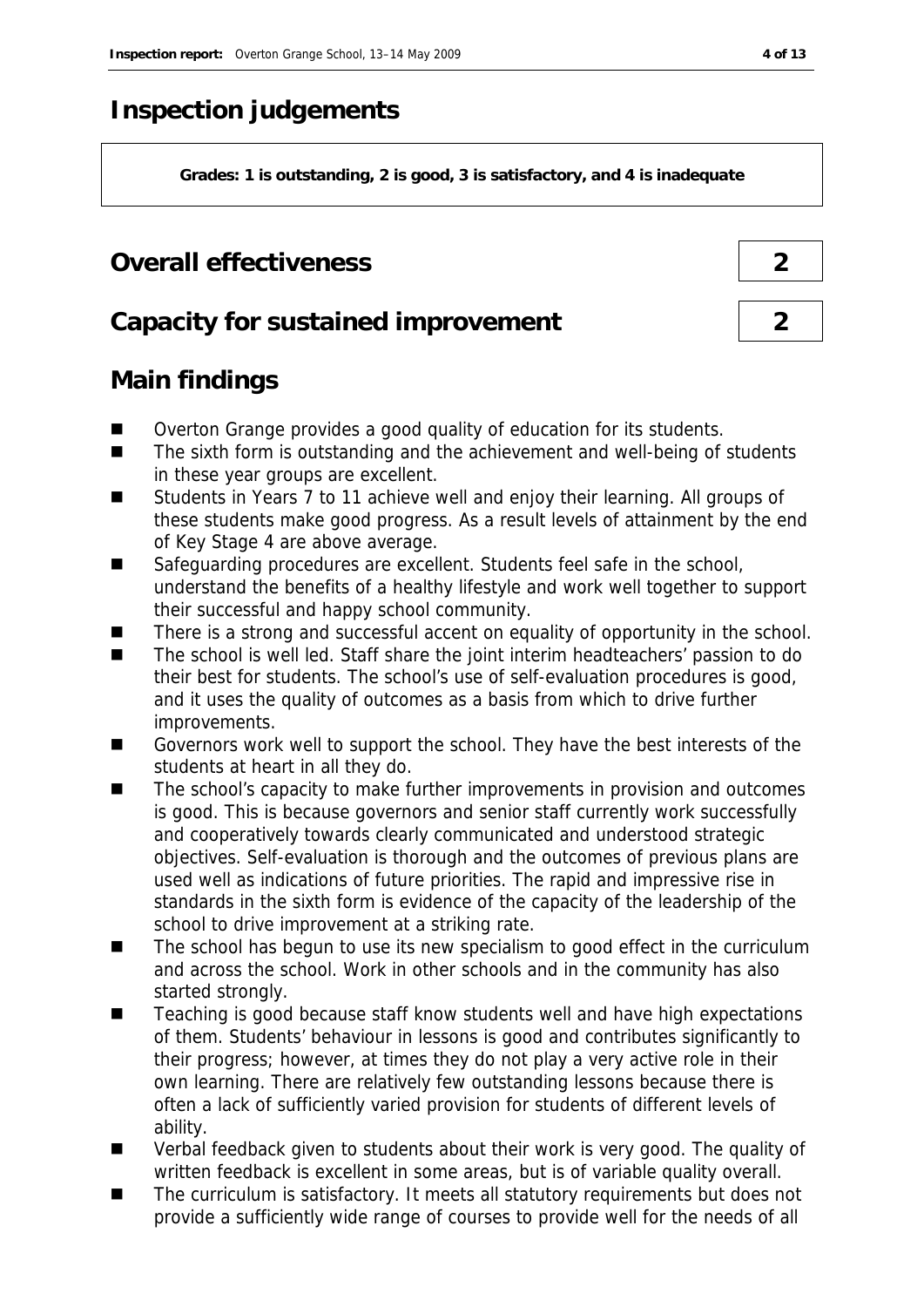students in the future. The school is aware of this and has plans to improve its partnership work with other local providers to address this issue.

#### **What does the school need to do to improve further?**

- Improve the opportunities for students to make outstanding progress in lessons across Key Stages 3 and 4 by doing the following:
	- plan more carefully to provide for the particular learning needs of students of different levels of ability. This can be done by setting different tasks for more-able and less-able students, providing different types of resources, and building in different starting points in a task to suit the interests and ability of the individual
	- ensure that the very good practice in assessment seen in some subjects is applied consistently across the whole school. This will involve all teachers in providing high-quality written feedback to students about their work, and providing clear information about how to improve or how to maintain already excellent standards.
- Improve the curriculum in Key Stages 3 and 4 by providing a wider range of opportunities for students. This will involve working with other providers in the area, such as local schools and colleges, to establish shared provision for vocational and academic courses over the next two years.

#### **Outcomes for individuals and groups of pupils 2**

The quality of learning in lessons is good because of students' positive attitudes and the interest and willingness to learn that they show in response to the good teaching. This means that students currently attain good standards in lessons. Many are ambitious to do well and obviously enjoy much of their learning. As a result, despite standards on arrival at the school being quite near to national averages, over the last three years results in examinations at the end of Key Stage 4 have been significantly better. Students make consistently good progress in mathematics. There are no significant differences in the achievement and enjoyment of students from different minority ethnic groups, backgrounds or abilities, although students who have learning difficulties and/or disabilities and are supported by staff from the facility for students with hearing impairment make particularly good progress. This is because of the skilful assistance provided by these staff in lessons which enables the students to play an active role in class discussions. The most-able students, and some students with learning difficulties and/or disabilities, are not always asked to undertake tasks that are suited to their particular needs and their overall progress is satisfactory as a result.

Students' behaviour is good, and the school is a safe and happy environment. Students show consideration and courtesy for others, and incidents of bullying and racism are infrequent. The majority of parents are positive about behaviour in the school but a few are concerned about misbehaviour in some lessons. Where teaching is insufficiently challenging or interesting some students' behaviour can sometimes deteriorate, but this rarely disrupts learning. Students show empathy for others. For example, in a citizenship lesson they clearly recognised the relative advantages the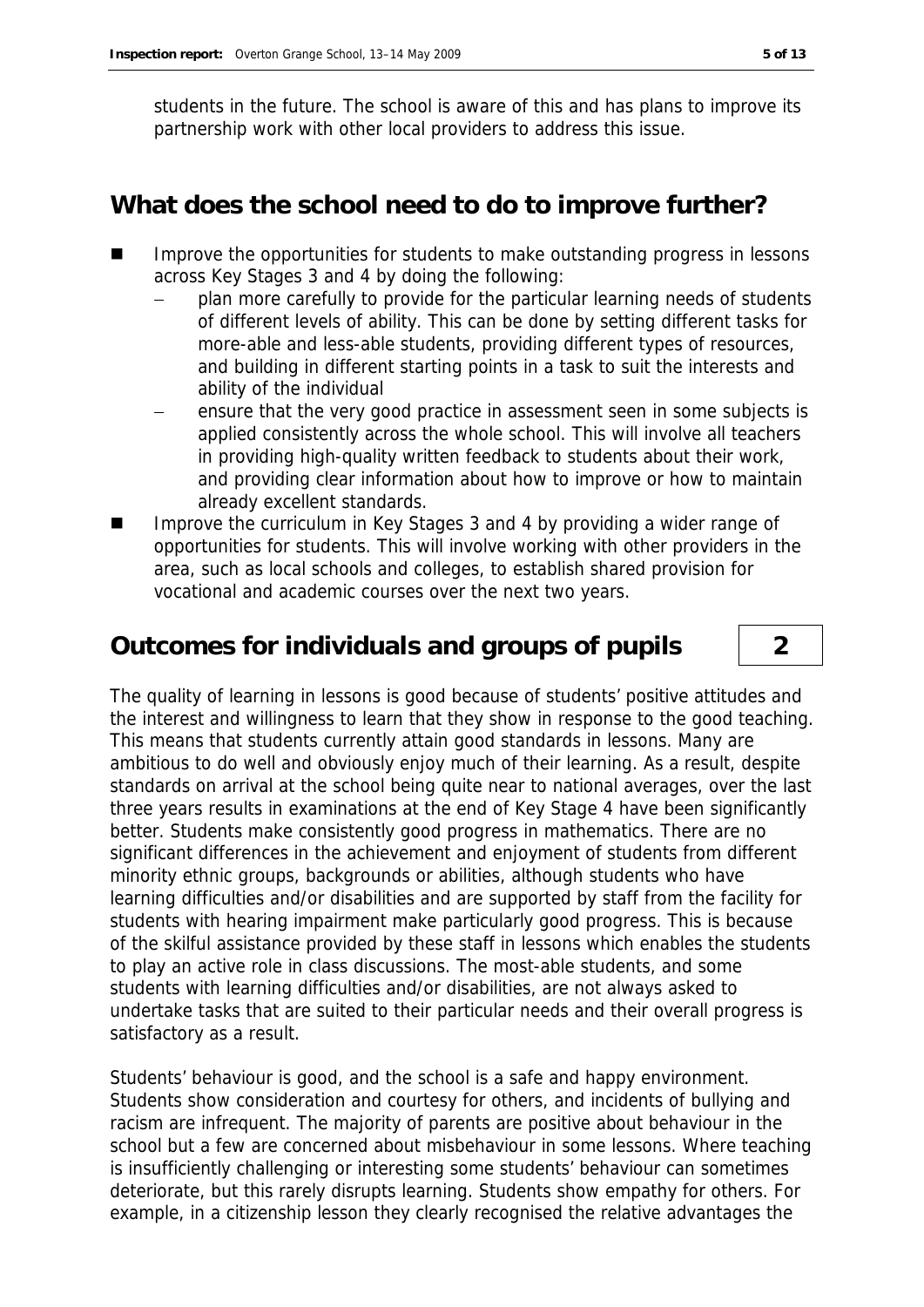United Kingdom has compared to other less well-developed countries.

The food available during the lunchtime break encourages healthy eating. Students respond well to the wide range of after school activity clubs as well as the two-hour sessions of physical education they receive each week. Some are involved in the school council, which gives students a good opportunity to express their views. There have been some productive outcomes of discussions between students and the school management, including the provision of retractable seating in the assembly hall and a TV screen in the school's mall. There are few other opportunities for students in Key Stages 3 and 4 to take responsibility within the school. Students contribute to the wider community by raising funds for charity and, as a part of the school's specialist work, visit other schools in the local authority to share experiences.

Students have developed good skills for their future lives as a result of their good academic achievement through exciting initiatives such as 'Inspiring Futures' and their willing response to the school's promotion of teamwork and self-assessment. Students are also appreciative of the opportunities offered by the school to travel to Italy, France and Germany.

| Pupils' attainment <sup>1</sup>                                                                                    | 2              |
|--------------------------------------------------------------------------------------------------------------------|----------------|
| The quality of pupils' learning and their progress                                                                 | $\mathfrak{D}$ |
| The quality of learning for pupils with learning difficulties and/or disabilities and their<br>progress            | 2              |
| How well do pupils achieve and enjoy their learning?                                                               | 2              |
| To what extent do pupils feel safe?                                                                                | $\mathcal{P}$  |
| How well do pupils behave?                                                                                         | 2              |
| To what extent do pupils adopt healthy lifestyles?                                                                 | $\mathcal{P}$  |
| To what extent do pupils contribute to the school and wider community?                                             | 2              |
| Pupils' attendance <sup>1</sup>                                                                                    | 3              |
| How well do pupils develop workplace and other skills that will contribute to<br>their future economic well-being? | 2              |
| What is the extent of pupils' spiritual, moral, social and cultural development?                                   |                |

These are the grades for pupils' outcomes

## **How effective is the provision?**

-

Teaching is well planned to support learning and engage interest. In almost all lessons teachers involve students in a wide range of activities that lead to clear gains in knowledge and understanding and enable good progress to be made. Carefully planned questioning, with well-structured discussions between teachers and students, encourages students to reach valid conclusions that are often expressed in imaginative and interesting ways. Students observed during the inspection revising

<sup>&</sup>lt;sup>1</sup> The grades for attainment and attendance are: 1 is high; 2 is above average; 3 is broadly average; and 4 is low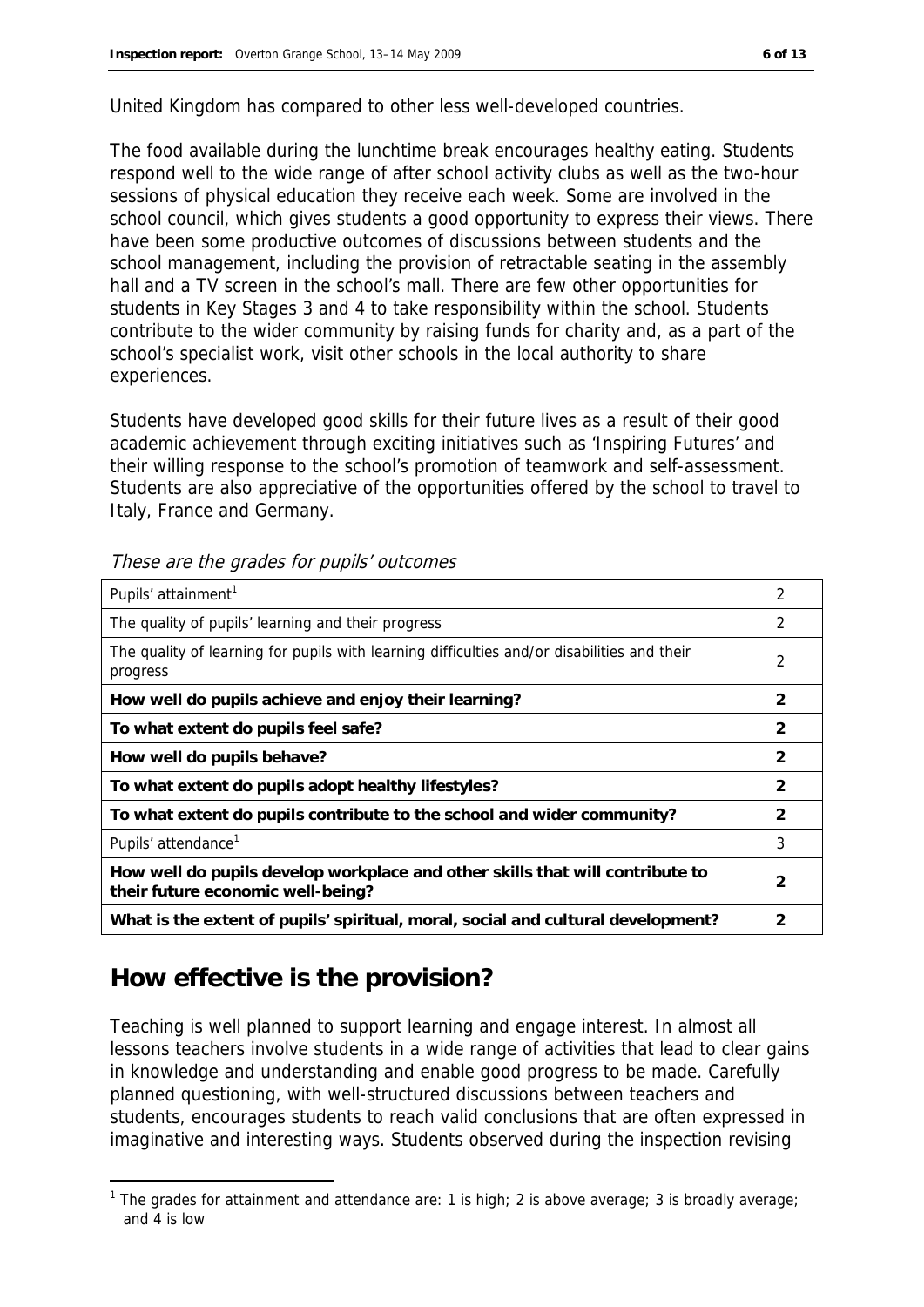for examinations in lessons were inspired by the positive encouragement and practical advice offered. Teachers' enthusiasm makes students ambitious to succeed and gives them confidence in their power to do so. Relatively little of the teaching is outstanding because teachers do not provide enough chances for students to think for themselves. Too often students' progress is only good, because they are engaged, but not outstanding, because they respond to set tasks and questions rather than pose their own. Recent developmental work on the written feedback given to students about the quality of their work, coupled with advice on how to improve it, has had an excellent impact on their understanding of how to develop it further. However, students report that the extent to which they feel well informed about progress in this way is inconsistent.

Personalised programmes for students provide opportunities that match their needs well. There are some vocational courses such as health and social care, horticulture and construction, which complement the creative and academic options. Religious education and citizenship qualifications for all students contribute to the breadth of students' experience. Students enjoy the wide range of extra-curricular activities including clubs, charitable fund-raising and visits. While the curriculum is satisfactory, school leaders recognise that there is a need for a wider range of opportunities than can be provided in one school to broaden students' experiences, and are beginning to plan joint provision with local schools and colleges for the future.

Staff know the students very well and take their well-being and achievement very seriously. The school gives individual guidance to all Year 11 students in their decisions about sixth form courses. Systems for monitoring students' welfare are very clear and are used very well. The care and support for vulnerable students is excellent. The school has established close and very effective links with local services to promote students' well-being very successfully. As a consequence, problems are usually identified early and intervention strategies have successful outcomes. One student movingly said, 'We all appreciate all of the help and support the school offers us, including behaviour and anger management as well as bereavement counselling. This has meant a lot to me, personally.' The school's strategies for improving attendance and reducing persistent absence have been successful in improving them to the national average. Students with physical disabilities, for example those needing walking aids and those from the unit for students with hearing problems, are supported to play a full role in the life of the school.

| The quality of teaching                                                                                    |  |
|------------------------------------------------------------------------------------------------------------|--|
| The use of assessment to support learning                                                                  |  |
| The extent to which the curriculum meets pupils' needs, including, where<br>relevant, through partnerships |  |
| The effectiveness of care, guidance and support                                                            |  |

These are the grades for the quality of provision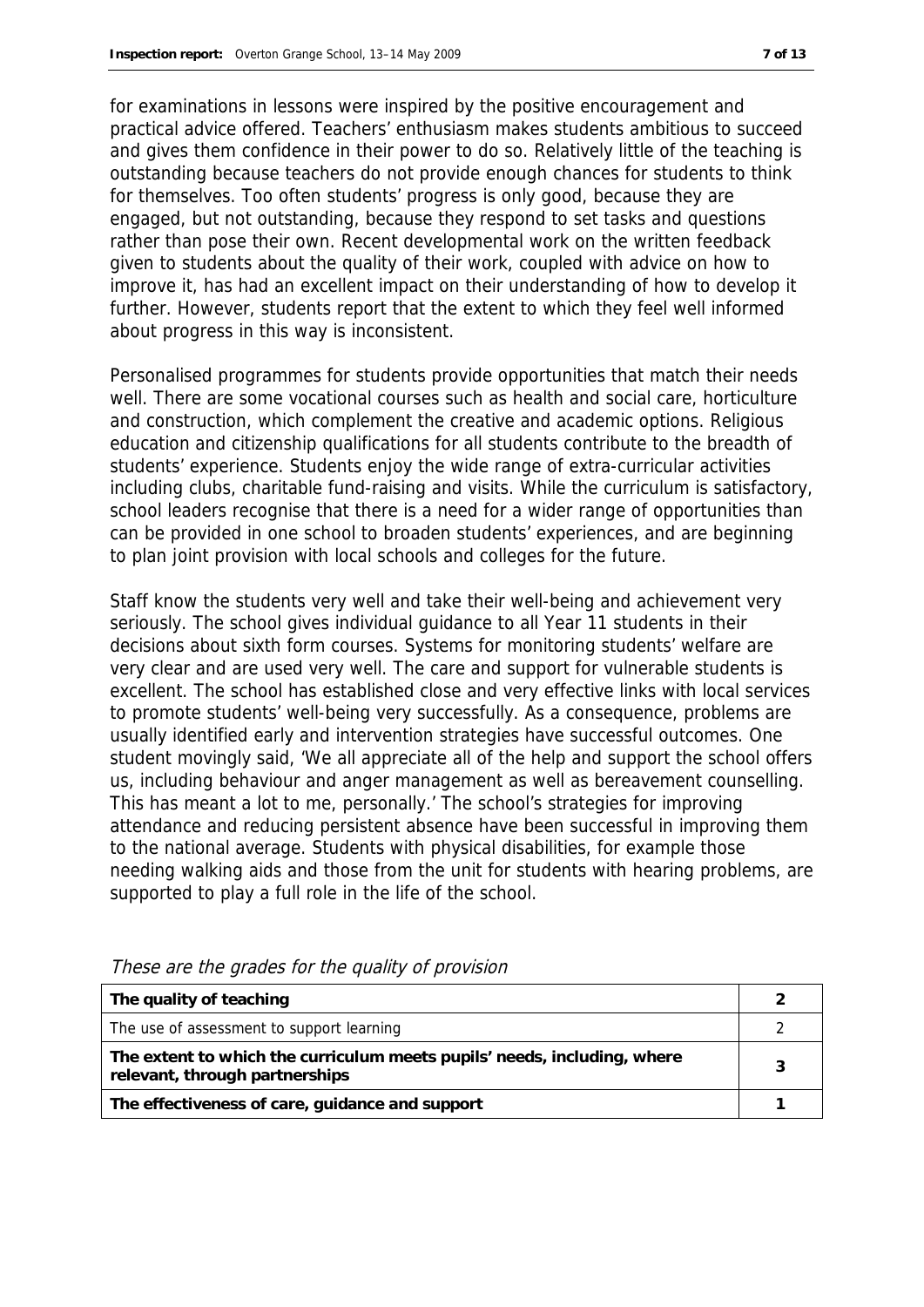#### **How effective are leadership and management?**

The current leadership of the school, provided by the two interim headteachers, is clearly focused on achieving good outcomes for students. They communicate this vision clearly and are fully supported by the rest of the senior team and by subject leaders and heads of year to achieve their high expectations of students. The strong ethos established contributes directly to the good levels of achievement and to securing the well-being and good personal development of students. Targets are set for students on the basis of a clear understanding of each learner's potential. They are appropriately challenging and are used systematically, and with vigour and determination, to enable students to achieve high standards. There are clear mechanisms to regularly gauge attainment and identify underachievement, and the school's specialist subjects are leading the way in developing their use across the school. These mechanisms enable the school to support and strengthen good practice and identify and tackle areas of weakness. There is a systematic and wideranging set of responses to any individuals or groups of learners who are not on target to achieve their expected grades. These include after school study support and the active involvement of parents. Governors undertake their work with passion and commitment and work productively with the current leadership in the school to secure the best-quality provision and outcomes for students. As a group, they have a good understanding of the school, its students and the wishes of parents about how the school can continue to improve. Governors and senior leaders are now working cooperatively to manage the budget.

The school has a thorough understanding of the importance of safeguarding and takes child protection very seriously. Systems to identify risk are implemented rigorously and reviewed regularly. Staff training for safeguarding children, and recruitment procedures, meet requirements fully.

The leadership of the school has worked successfully to ensure that it is a community in which students of different ethnicities, faiths and backgrounds work happily side by side with each other. Students show respect and understanding of these differences. The school promotes equal opportunities actively and very successfully but systems to monitor and evaluate the strategies used to eliminate discrimination are not fully refined. The school has established good links with its local community and has a good understanding of its needs with regard to securing greater levels of cohesion. It has yet, however, to develop a strategic approach in working to support these needs and to evaluating the impact of its actions.

| The effectiveness of leadership and management in communicating ambition<br>and driving improvement                                                                 |  |
|---------------------------------------------------------------------------------------------------------------------------------------------------------------------|--|
| The effectiveness with which the school promotes equality of opportunity and<br>tackles discrimination                                                              |  |
| The effectiveness of safeguarding procedures                                                                                                                        |  |
| The effectiveness of the governing body in challenging and supporting the<br>school so that weaknesses are tackled decisively and statutory responsibilities<br>met |  |

These are the grades for leadership and management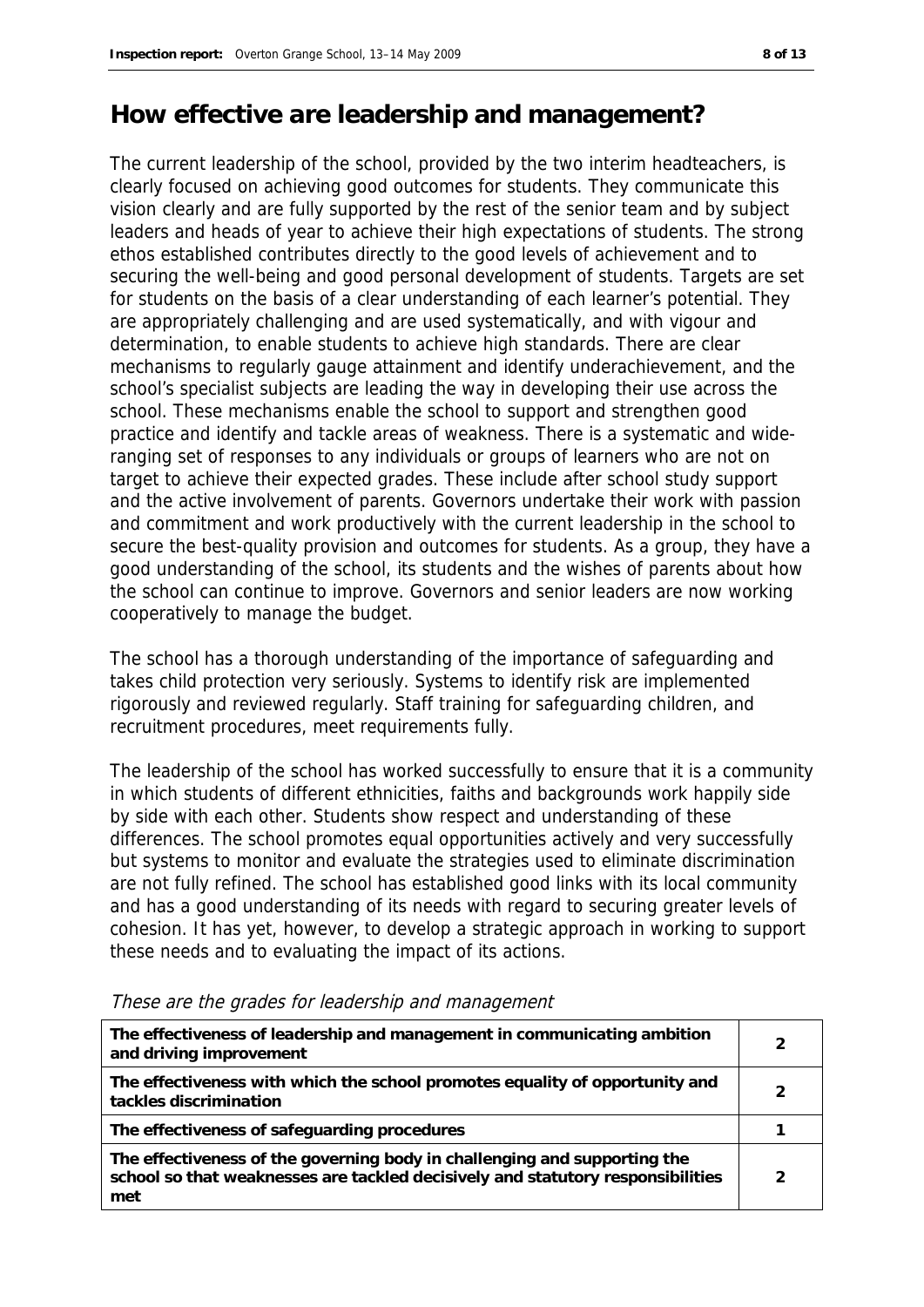| The effectiveness of the school's engagement with parents and carers                    |  |
|-----------------------------------------------------------------------------------------|--|
| The effectiveness of partnerships in promoting learning and well-being                  |  |
| The effectiveness with which the school promotes community cohesion                     |  |
| The effectiveness with which the school deploys resources to achieve value for<br>money |  |

#### **Sixth form**

Students' achievements and their enjoyment of their learning in the sixth form are outstanding. Relative to their starting points students make exceptionally good progress in both academic and vocational strands. Success rates are very high as nearly all students complete their courses and obtain good passes. Students' learning is strongly supported by their well-developed skills of working effectively with others and their ability to undertake independent research. The large majority of A-level students go on to university. These impressive outcomes are the result of very strong leadership and management of this aspect of the work of the school.

Students have a mature understanding of their responsibility for their health and well-being. They make a strong contribution to the school's community cohesion through their work within the school such as mentoring younger students, helping Year 7 students with their reading and responsibilities such as acting as prefects. A number of fund-raising activities for chosen charities such as the Royal Marsden Hospital are organised and run by sixth formers and they are highly successful. Many sixth form students are participating in a Habitat for Humanity event in Zambia.

Students speak highly of the quality of teaching they receive. Teachers make excellent use of students' prior learning and targets to individualise the learning so that teaching is sharply focused on students' needs and supports their learning strongly. Constructive feedback is of high quality and is regular. One student said, 'Teachers know you really well, and what other subjects you are taking, so that they can help you make use of skills and knowledge from other areas.' The curriculum is well matched to learners' different needs to the extent that academic and vocational strands retain a very high number of their students. A broad range of educational opportunities, including visits to the Old Bailey, theatre visits and a visit to Paris, extend the curriculum.

Students feel they have their concerns dealt with in a sensitive and supportive way. The quality of guidance to help students move onto the next phase in their lives is outstanding. The appointment of a higher education officer to help students decide upon and apply for universities has been a major success and this provision is appreciated by students.

| Outcomes for students in the sixth form     |  |
|---------------------------------------------|--|
| The quality of provision in the sixth form  |  |
| Leadership and management of the sixth form |  |
| Overall effectiveness of the sixth form     |  |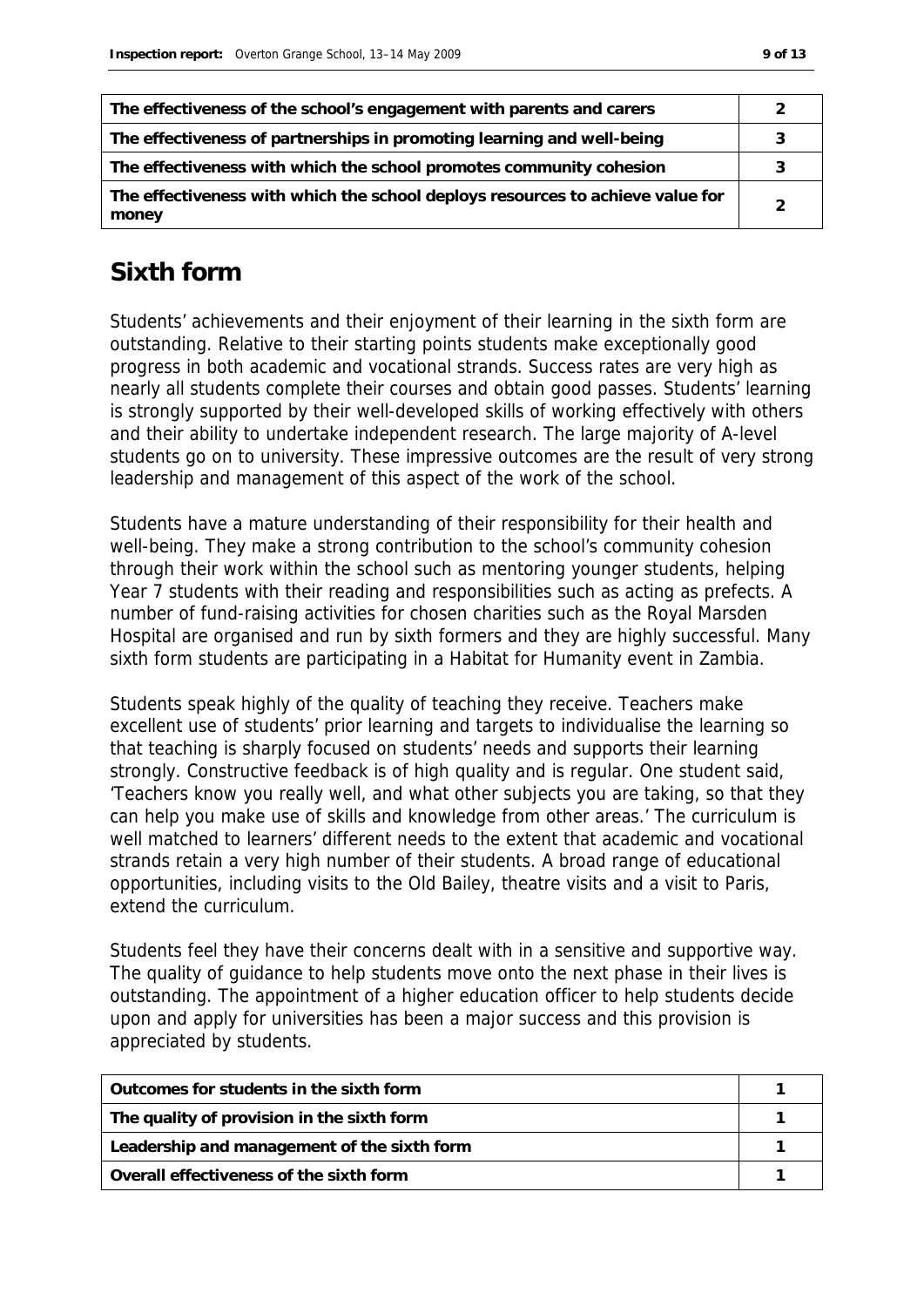#### **Views of parents and carers**

The number of responses to the questionnaire was influenced by the fact that Year 10 students were on work experience placements at the time of the inspection, but the return was sufficient to gain a rounded view of the feelings of parents and carers. On the whole parents' views of the work of the school were very positive. Many expressed appreciation of how the school had worked with them to help their children succeed and be happy. Inspectors saw evidence of effective communication and working with parents, for example in the contact diaries that are felt to be comprehensive, informative and practical. There were no overall trends or patterns in the relatively few concerns expressed.

Ofsted invited all the registered parents and carers of students registered at Overton Grange School to complete a questionnaire about their views of the school. If a parent has more than one child at the school, we ask them to record an answer against all the questions, for each of their children.

The inspection team received 180 completed questionnaires. In total, there are 2124 parents and carers registered at the school.

|                                                                     | Always | Most of the<br>time | Occasionally | <b>Never</b> |
|---------------------------------------------------------------------|--------|---------------------|--------------|--------------|
| Overall, I am happy with<br>my child's experience at<br>this school | 103    | 66                  | 10           |              |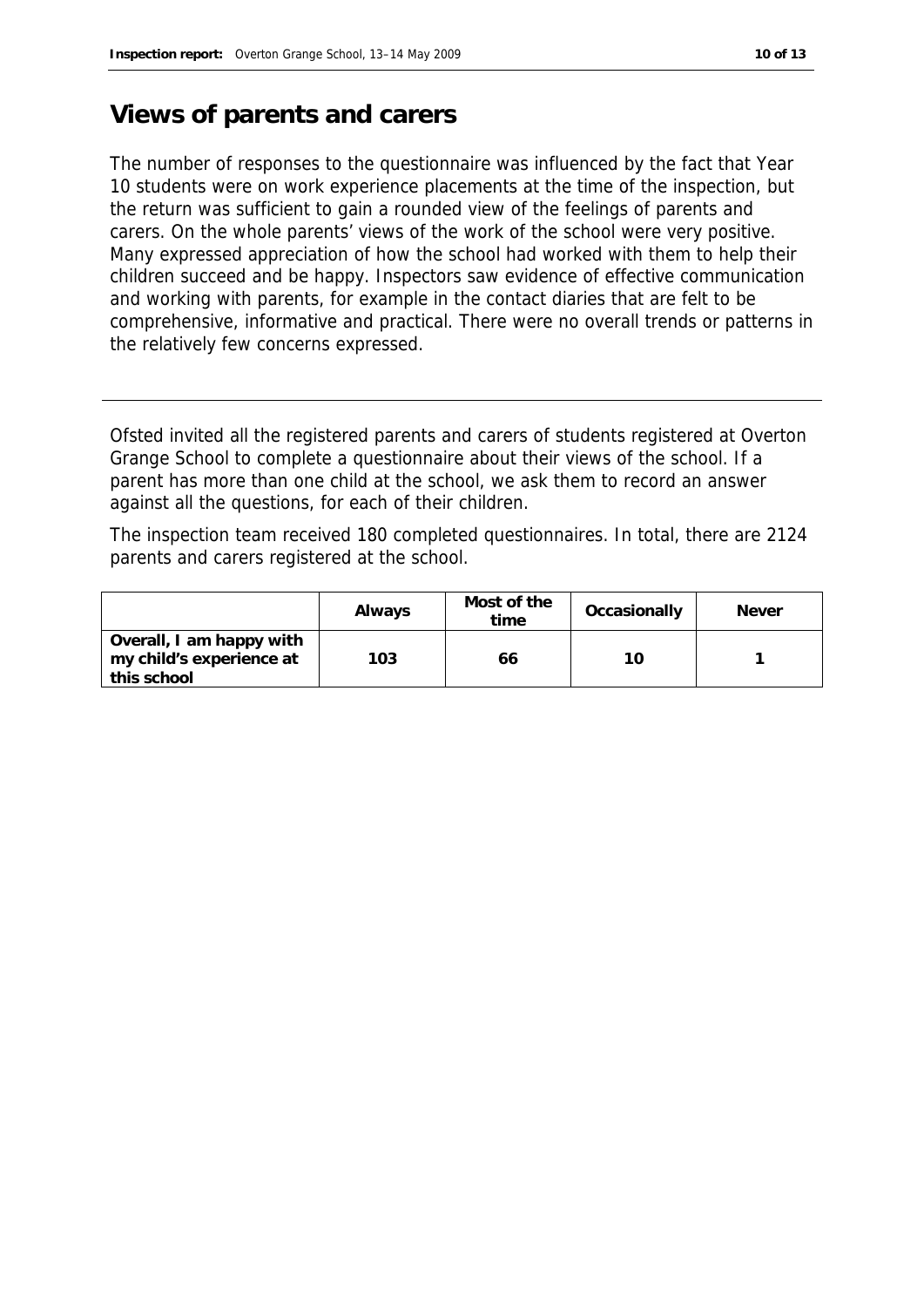# **What inspection judgements mean**

| Grade   | Judgement    | Description                                                                                                                                                                                                                                                                          |
|---------|--------------|--------------------------------------------------------------------------------------------------------------------------------------------------------------------------------------------------------------------------------------------------------------------------------------|
| Grade 1 | Outstanding  | These features are highly effective. An outstanding<br>school provides exceptionally well for all its pupils' needs.<br>In 2007-8, 15% of schools were judged to be<br>outstanding.                                                                                                  |
| Grade 2 | Good         | These are very positive features of a school. A school<br>that is good is serving its pupils well. In 2007-8, 49% of<br>schools were judged good.                                                                                                                                    |
| Grade 3 | Satisfactory | These features are of reasonable quality. A satisfactory<br>school is providing adequately for its pupils. In 2007-8,<br>32% of schools were judged satisfactory.                                                                                                                    |
| Grade 4 | Inadequate   | These features are not of an acceptable standard. An<br>inadequate school needs to make significant<br>improvement in order to meet the needs of its pupils.<br>Ofsted inspectors will make further visits until it<br>improves. In 2007-8, 5% of schools were judged<br>inadequate. |

# **Common terminology used by inspectors**

| Attainment:                | the standard of the pupils' work shown by test and<br>examination results and in lessons.                                                                                                                                                                                                                                                                                 |
|----------------------------|---------------------------------------------------------------------------------------------------------------------------------------------------------------------------------------------------------------------------------------------------------------------------------------------------------------------------------------------------------------------------|
| Progress:                  | the rate at which pupils are learning in lessons and<br>over longer periods of time. It is often measured<br>by comparing the pupils' attainment at the end of a<br>key stage with their attainment when they started.                                                                                                                                                    |
| Achievement:               | the progress and success of a pupil in their<br>learning, training or development. This may refer<br>to the acquisition of skills, knowledge,<br>understanding or desired attributes. Attributes<br>include qualities or personal competencies which<br>are important to the development of the pupil; for<br>example personal, social, cultural, emotional or<br>health. |
| Capacity to improve:       | the proven ability of the school to continue<br>improving. Inspectors base this judgement on what<br>the school has accomplished so far and on the<br>quality of its systems to maintain improvement.                                                                                                                                                                     |
| Leadership and management: | the contribution of all the staff with responsibilities,<br>not just the headteacher, to identifying priorities,<br>directing and motivating staff and running the<br>school.                                                                                                                                                                                             |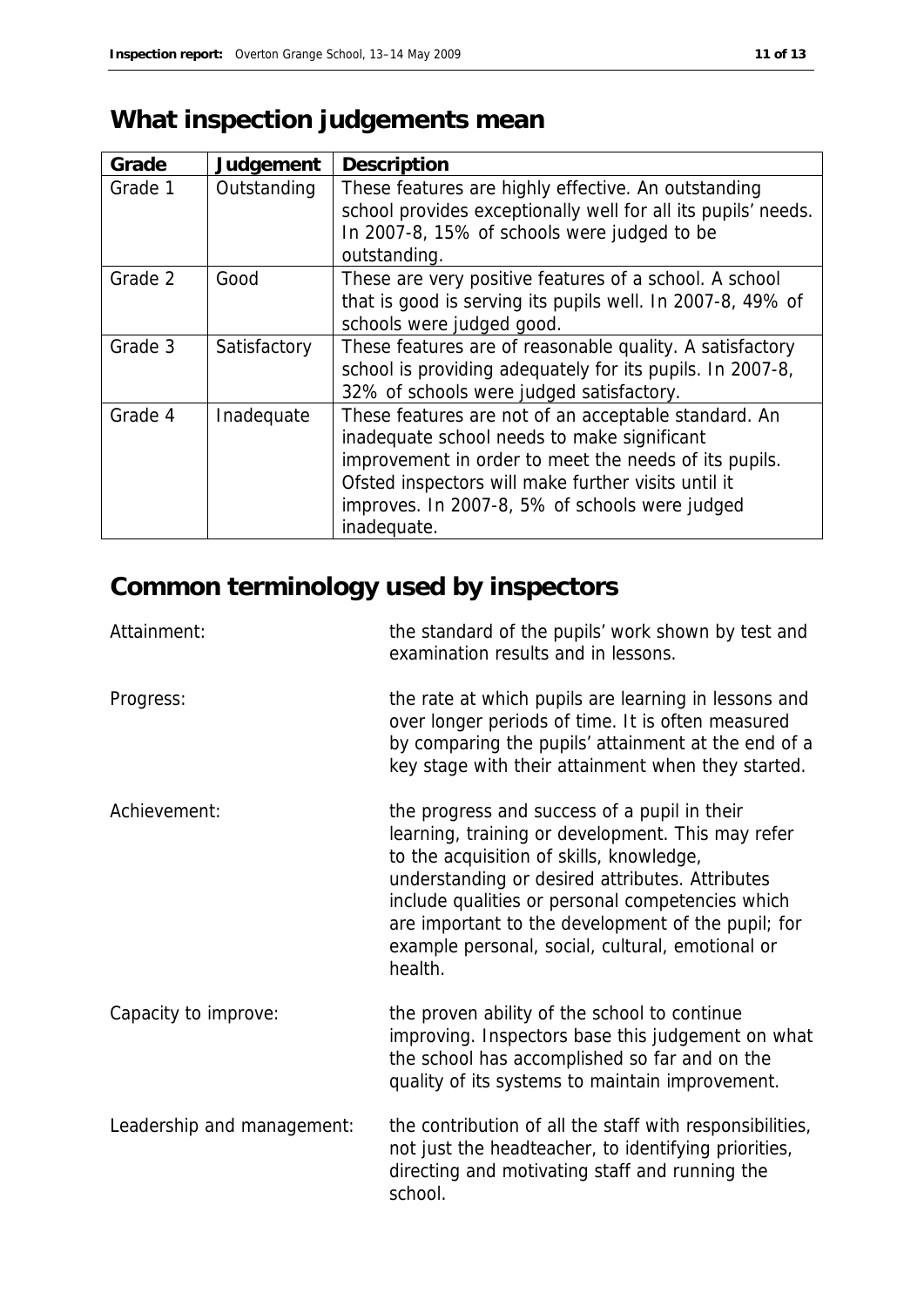1 June 2009

Dear Students



#### **Inspection of Overton Grange School, Sutton, SM2 6TQ**

You will recall that inspectors recently visited your school. This was as part of a pilot scheme to inspect schools in new ways; for your school it involved not letting the school know that we were coming. We were made to feel welcome, however, and your mature and friendly manner, and the way in which you took an active part in the inspection, meant that we learned a lot about Overton Grange very quickly.

You wanted us to know that you think your school is good, and we agree. You achieve well and your behaviour in lessons is a major factor in this. You are obviously ambitious to do well and you enjoy much of your learning. We did notice that you were a little passive in some lessons, and it would be better to ask more questions of your own, and make more contributions from your own reflections on your learning, more often.

Overton Grange is a well-led school. The two interim headteachers, the teaching and support staff and the governors all want the best for you and they know how to achieve it. The care, guidance and support provided are outstanding. We were particularly impressed with the quality of the sixth form. Provision in Years 12 and 13 is excellent and students leave as mature and confident young people who are well equipped to succeed at university and/or in future employment.

There are three things that I have asked your headteachers to do make the school even more successful.

- Provide a wider range of courses for you, particularly at Key Stages 3 and 4, by working with other local schools and colleges.
- Ensure that if you find the work more difficult or more straightforward in some lessons, you are encouraged to use different resources, undertake different kinds of tasks and have different kinds of support and assistance to help you to make even better progress and enjoy the work more.
- Make sure that you have clear written feedback on your work so that you know how to improve it, or if it is already outstanding, how to keep it at that level. This happens in some areas very well already, but it should happen across all subjects consistently.

I know that you will be keen to do what you can to support these developments because you care about your progress, your friends and the school. I wish you and the school every success in the future.

Yours faithfully

Alan Taylor-Bennett Her Majesty's Inspector